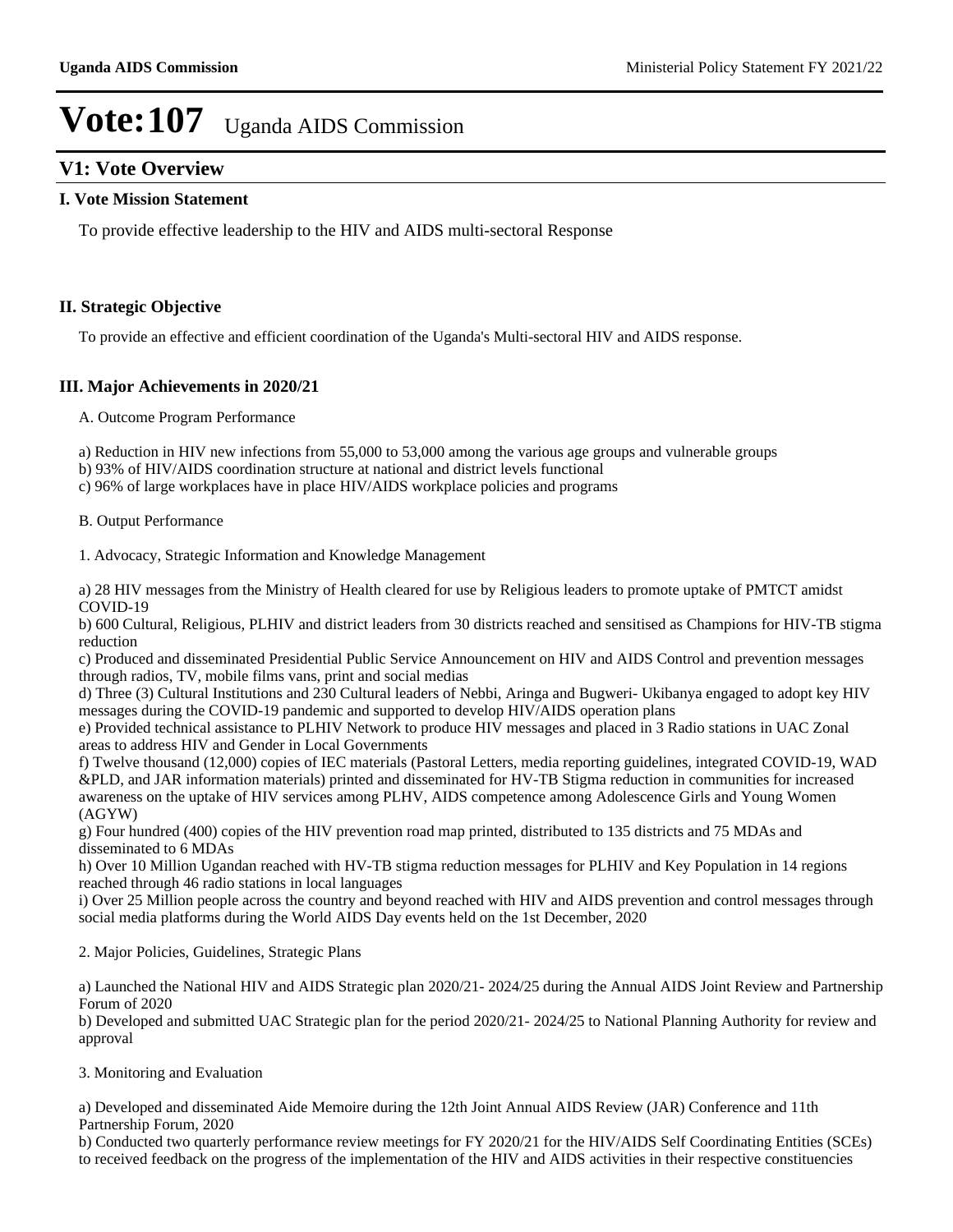c) Provide technical assistance to the 7 districts of Karamoja to improve on data quality and updated the DHIS2

d) Three hundred (3,000) Copies of popular version of the HIV and AIDS Fact sheets printed and disseminated to policy makers and Public Health Professionals

e) One hundred and twelve (112) Megaphones procured to support HIV/ADS and COVID-19 awareness creation in Karamoja region.

f) Two hundred (200) copies of the Annual Joint AIDS Review for 2020 printed and ready for dissemination to stakeholders g) Conducted Annual Performance review meeting for Karamoja region to assess the performance of the implementation of HIV interventions in the region

h) Gender Dashboard operationalized with regular update of data from DHIS2 and other program data

i) One thousand (1,000) copies of factsheets from Gender Dashboard with district data estimates aggregated by gender printed for dissemination to policy makers and Public Health Professionals

j) Produced draft National AIDS Spending Assessment (NASA) report for 2017/18, 2018/19 and 2029/20 for the out of pocket expenditures and Institutions & organizations

## 4. HIV/AIDS Mainstreaming

a) Provided technical assistance to forty-five (45) districts to develop their Operational plan for HIV and AIDS response b) Fifteen (15) MDAs and 20 CSOs supported to mainstream HIV in their programs/plans and budget

c) Provided technical assistance to three (3) Self Coordinating Entities (SCEs) in Karamoja region (LG, PLHIV and Culture) to mainstream HIV/AIDS and COVID-19 in their programs at district levels

d) Provided Technical assistance to 111 Local Government during the 2021/22 Local Government Budget Consultative workshop to mainstream HIV in their plans and budget for FY 2021/22

e) Technical assistance provided to 15 MDAs and 45 CSOs to mainstream HIV and Gender issues in their plans and programs f) Developed Draft Male Engagement Action Guidelines to create awareness among male on HIV prevention and control in their work places and the communities where they work.

5. Governance and Support Services

a) Five (5) UAC Board and Committees meetings convened to review the 2019/20 Annual implementation of the UAC strategic and UAC Strategic plan for the period for the period 2010/21- 2024/25 b) Fifty-eight (58) Staff Emoluments timely paid

6. NGO HIV/AIDS Activities

a) Engaged in-country donors (Embassy of Ireland, UNICEF, UNAIDS & PEPFAR) and Government of Uganda for resource mobilization

b) Inducted new Country Coordination Mechanisms (CCM) members and ex-official on their roles and responsibilities of CCM operation guidelines and Global Funds requirements

c) Two quarterly performance oversight Committee meeting held to access the implantation of the Global Fund grant

7. UAC Retooling Project

a) Refurbished and painted UAC premises and Annex

b) Procurement process for 6 vehicles is on going

## **IV. Medium Term Plans**

1. Developing and disseminating HIV and AIDS policies, strategies, and guidelines to all MDAs, DLGs and non-state actors

2. Rolling out the implementation of HIV and AIDS mainstreaming guidelines to all MDAs and DLGs using multi-sectoral teams approach

3. Targeted mobilization of resources for HIV and AIDS and their management streamlined for efficient utilization and accountability

4. Developing a legal framework for public and private resource mobilization for the HIV response

5. Operationalizing UAC regulations to ensure non-state actors' compliance with policies, guidelines and laws, and

6. Building the capacity of AIDS Committees for DLGs and MDAs to monitor HIV and AIDS services in their sectors/ districts

7. Retooling the National AIDS Documentation and Information Centre to make it more relevant and accessible to stakeholders

8. Dissemination of HIV and AIDS prevention and control messages targeting youth and Adolescent Girl and young women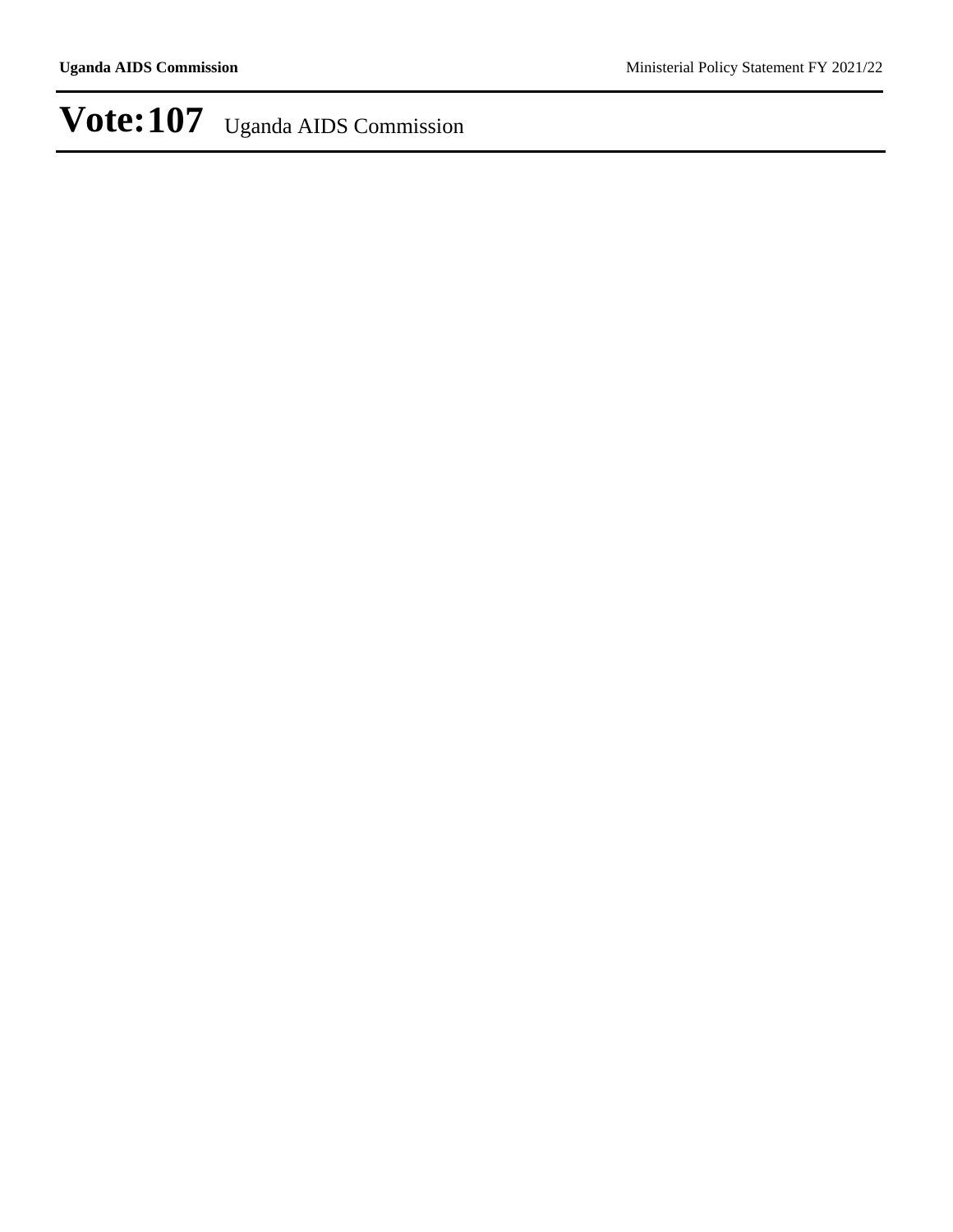## **V. Snapshot Of Medium Term Budget Allocations**

**Table 5.1: Overview of Vote Expenditures (UShs Billion)**

|                  |                                                      |                    |               | 2020/21                                   |         |         | <b>MTEF Budget Projections</b> |         |         |
|------------------|------------------------------------------------------|--------------------|---------------|-------------------------------------------|---------|---------|--------------------------------|---------|---------|
|                  |                                                      | 2019/20<br>Outturn | <b>Budget</b> | <b>Approved Expenditure</b><br>by End Dec | 2021/22 | 2022/23 | 2023/24                        | 2024/25 | 2025/26 |
| <b>Recurrent</b> | Wage                                                 | 1.318              | 1.320         | 0.611                                     | 1.320   | 1.386   | 1.386                          | 1.386   | 1.386   |
|                  | Non Wage                                             | 7.349              | 7.922         | 3.023                                     | 7.922   | 7.922   | 7.922                          | 7.922   | 7.922   |
| Devt.            | GoU                                                  | 0.008              | 1.850         | 0.000                                     | 1.850   | 1.850   | 1.850                          | 1.850   | 1.850   |
|                  | Ext. Fin.                                            | 0.000              | 0.000         | 0.000                                     | 0.000   | 0.000   | 0.000                          | 0.000   | 0.000   |
|                  | <b>GoU</b> Total                                     | 8.675              | 11.092        | 3.634                                     | 11.092  | 11.158  | 11.158                         | 11.158  | 11.158  |
|                  | <b>Total GoU+Ext Fin (MTEF)</b>                      | 8.675              | 11.092        | 3.634                                     | 11.092  | 11.158  | 11.158                         | 11.158  | 11.158  |
|                  | <b>Arrears</b>                                       | 0.000              | 0.000         | 0.000                                     | 0.000   | 0.000   | 0.000                          | 0.000   | 0.000   |
|                  | <b>Total Budget</b>                                  | 8.675              | 11.092        | 3.634                                     | 11.092  | 11.158  | 11.158                         | 11.158  | 11.158  |
|                  | <b>A.I.A Total</b>                                   | N/A                | N/A           | N/A                                       | N/A     | N/A     | N/A                            | N/A     | N/A     |
|                  | <b>Grand Total</b>                                   | 8.675              | 11.092        | 3.634                                     | 11.092  | 11.158  | 11.158                         | 11.158  | 11.158  |
|                  | <b>Total Vote Budget</b><br><b>Excluding Arrears</b> | 8.675              | 11.092        | 3.634                                     | 11.092  | 11.158  | 11.158                         | 11.158  | 11.158  |

### **Table 5.2: Budget Allocation by Programme (UShs Billion)**

|                                 | 2021/22 Draft Estimates |          |              |
|---------------------------------|-------------------------|----------|--------------|
| <b>Billion Uganda Shillings</b> | GoU                     | Ext. Fin | <b>Total</b> |
| Human Capital Development       | 11.092                  | 0.000    | 11.092       |
| <b>Grand Total:</b>             | 11.092                  | 0.000    | 11.092       |
| <b>Total excluding Arrears</b>  | 11.092                  | 0.000    | 11.092       |

## **VI. Budget By Economic Clasification**

**Table V6.1 2020/21 and 2021/22 Budget Allocations by Item**

|                                       |       | 2020/21 Approved Budget |       |              |       | 2021/22 Draft Estimates |              |
|---------------------------------------|-------|-------------------------|-------|--------------|-------|-------------------------|--------------|
| Billion Uganda Shillings              | GoU   | Ext. Fin                | AIA   | <b>Total</b> | GoU   | Ext. Fin                | <b>Total</b> |
| <b>Output Class: Outputs Provided</b> | 8.442 | 0.000                   | 0.000 | 8.442        | 8.442 | 0.000                   | 8.442        |
| 211 Wages and Salaries                | 3.629 | 0.000                   | 0.000 | 3.629        | 3.773 | 0.000                   | 3.773        |
| 212 Social Contributions              | 0.407 | 0.000                   | 0.000 | 0.407        | 0.393 | 0.000                   | 0.393        |
| 213 Other Employee Costs              | 0.810 | 0.000                   | 0.000 | 0.810        | 0.848 | 0.000                   | 0.848        |
| 221 General Expenses                  | 1.936 | 0.000                   | 0.000 | 1.936        | 1.529 | 0.000                   | 1.529        |
| 222 Communications                    | 0.090 | 0.000                   | 0.000 | 0.090        | 0.090 | 0.000                   | 0.090        |
| 223 Utility and Property Expenses     | 0.074 | 0.000                   | 0.000 | 0.074        | 0.082 | 0.000                   | 0.082        |
| 224 Supplies and Services             | 0.030 | 0.000                   | 0.000 | 0.030        | 0.030 | 0.000                   | 0.030        |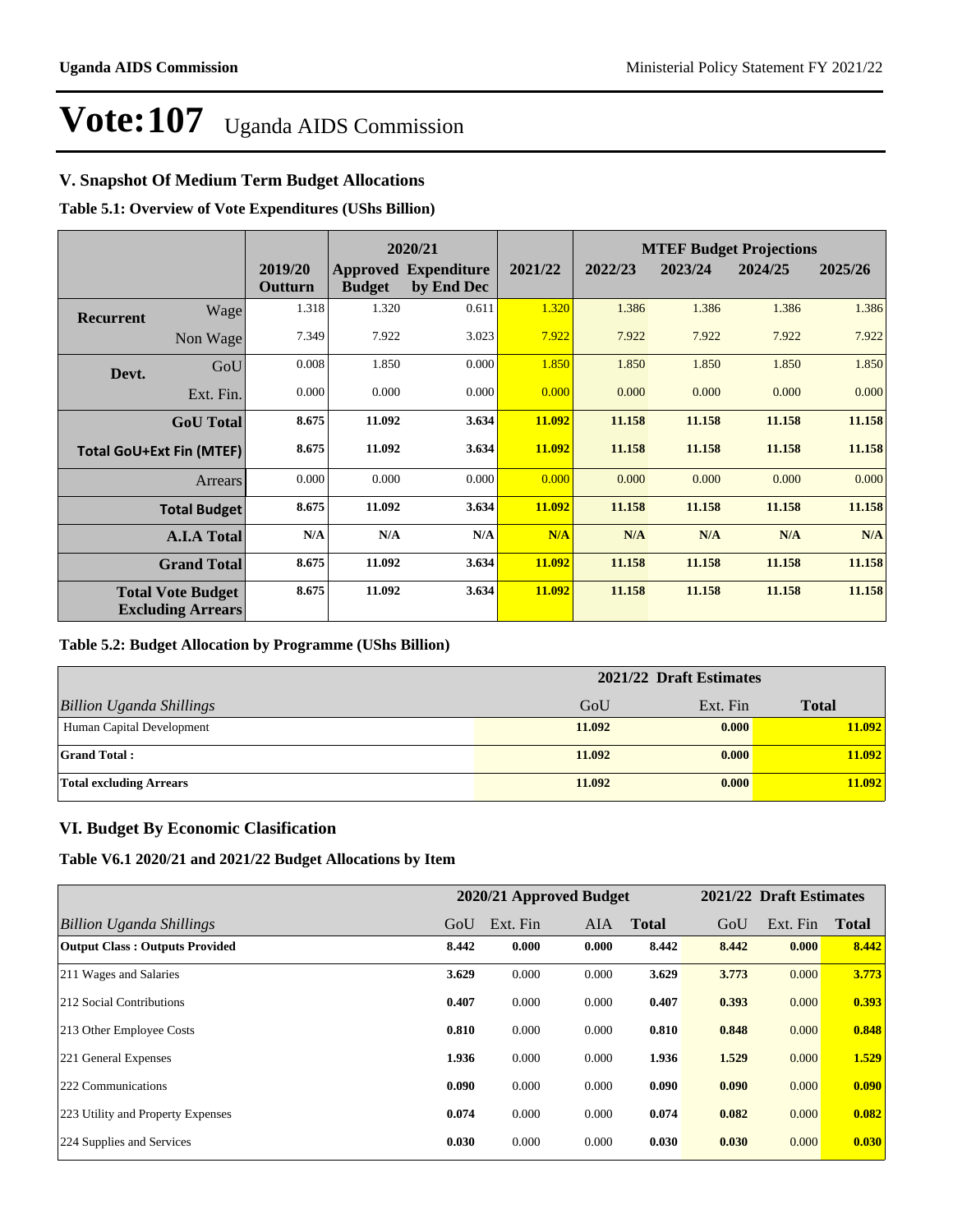| 225 Professional Services              | 0.113  | 0.000 | 0.000 | 0.113  | 0.215  | 0.000 | 0.215  |
|----------------------------------------|--------|-------|-------|--------|--------|-------|--------|
| 226 Insurances and Licenses            | 0.005  | 0.000 | 0.000 | 0.005  | 0.005  | 0.000 | 0.005  |
| 227 Travel and Transport               | 1.073  | 0.000 | 0.000 | 1.073  | 1.203  | 0.000 | 1.203  |
| 228 Maintenance                        | 0.275  | 0.000 | 0.000 | 0.275  | 0.275  | 0.000 | 0.275  |
| <b>Output Class: Outputs Funded</b>    | 0.800  | 0.000 | 0.000 | 0.800  | 0.800  | 0.000 | 0.800  |
| 263 To other general government units  | 0.800  | 0.000 | 0.000 | 0.800  | 0.800  | 0.000 | 0.800  |
| <b>Output Class: Capital Purchases</b> | 1.850  | 0.000 | 0.000 | 1.850  | 1.850  | 0.000 | 1.850  |
| <b>312 FIXED ASSETS</b>                | 1.850  | 0.000 | 0.000 | 1.850  | 1.850  | 0.000 | 1.850  |
| <b>Grand Total:</b>                    | 11.092 | 0.000 | 0.000 | 11.092 | 11.092 | 0.000 | 11.092 |
| <b>Total excluding Arrears</b>         | 11.092 | 0.000 | 0.000 | 11.092 | 11.092 | 0.000 | 11.092 |

## VII. Budget By Sub-Subprogramme, Department And Project

## **Table V7.1: Past Expenditure Outturns and Medium Term Projections by Sub-SubProgramme,Department and Project**

| Billion Uganda shillings                 |                                     | FY 2020/21                |                                   |                                             |         | <b>Medium Term Projections</b> |         |             |
|------------------------------------------|-------------------------------------|---------------------------|-----------------------------------|---------------------------------------------|---------|--------------------------------|---------|-------------|
|                                          | <b>FY 2019/20</b><br><b>Outturn</b> | Approved<br><b>Budget</b> | <b>Spent By</b><br><b>End Dec</b> | 2021-22<br><b>Proposed</b><br><b>Budget</b> | 2022-23 | 2023-24                        | 2024-25 | $2025 - 26$ |
| <b>51 HIV/AIDS Services Coordination</b> | 8.675                               | 11.092                    | 3.634                             | 11.092                                      | 11.158  | 11.158                         | 11.158  | 11.158      |
| $ 01 \t\t$ Statutory                     | 8.668                               | 9.242                     | 3.634                             | 9.242                                       | 9.308   | 9.308                          | 9.308   | 9.308       |
| 0359 UAC Secretariat                     | 0.008                               | 0.000                     | 0.000                             | 0.000                                       | 0.000   | 0.000                          | 0.000   | 0.000       |
| 1634 Retooling of Uganda AIDS Commission | 0.000                               | 1.850                     | 0.000                             | 1.850                                       | 1.850   | 1.850                          | 1.850   | 1.850       |
| <b>Total for the Vote</b>                | 8.675                               | 11.092                    | 3.634                             | 11.092                                      | 11.158  | 11.158                         | 11.158  | 11.158      |
| <b>Total Excluding Arrears</b>           | 8.675                               | 11.092                    | 3.634                             | 11.092                                      | 11.158  | 11.158                         | 11.158  | 11.158      |

## **VIII. Sub-SubProgramme Performance and Medium Term Plans**

### **Table V8.1: Sub-SubProgramme Outcome and Outcome Indicators**

|                                           | <b>Sub-SubProgramme:</b> 51 HIV/AIDS Services Coordination                                                                                                                                                                                                                                                                                                                                                                                                                  |                 |                  |                            |            |            |
|-------------------------------------------|-----------------------------------------------------------------------------------------------------------------------------------------------------------------------------------------------------------------------------------------------------------------------------------------------------------------------------------------------------------------------------------------------------------------------------------------------------------------------------|-----------------|------------------|----------------------------|------------|------------|
| Objective:                                | 1. To strengthen formulation of HIV and AIDS policies and strategy in the National HIV and AIDS<br>Response<br>2. To improve mobilization and monitoring of resources for the national HIV and AIDS Response<br>3. To strengthen partnership and coordination mechanisms for the National HIV and AIDS Response<br>4. To strengthen HIV and AIDS Information and Knowledge management<br>5. To strengthen Institutional capacity to lead the National HIV and AIDS Response |                 |                  |                            |            |            |
| <b>Responsible Officer:</b>               | Dr. Nelson Musoba                                                                                                                                                                                                                                                                                                                                                                                                                                                           |                 |                  |                            |            |            |
| <b>Outcome:</b>                           | Reduction in number of new infections (incidence)                                                                                                                                                                                                                                                                                                                                                                                                                           |                 |                  |                            |            |            |
| 1. Improved quality of life at all levels |                                                                                                                                                                                                                                                                                                                                                                                                                                                                             |                 |                  |                            |            |            |
|                                           |                                                                                                                                                                                                                                                                                                                                                                                                                                                                             |                 |                  | <b>Performance Targets</b> |            |            |
|                                           | <b>Outcome Indicators</b>                                                                                                                                                                                                                                                                                                                                                                                                                                                   |                 |                  | 2021/22                    | 2022/23    | 2023/24    |
|                                           |                                                                                                                                                                                                                                                                                                                                                                                                                                                                             | <b>Baseline</b> | <b>Base</b> year | <b>Target</b>              | Projection | Projection |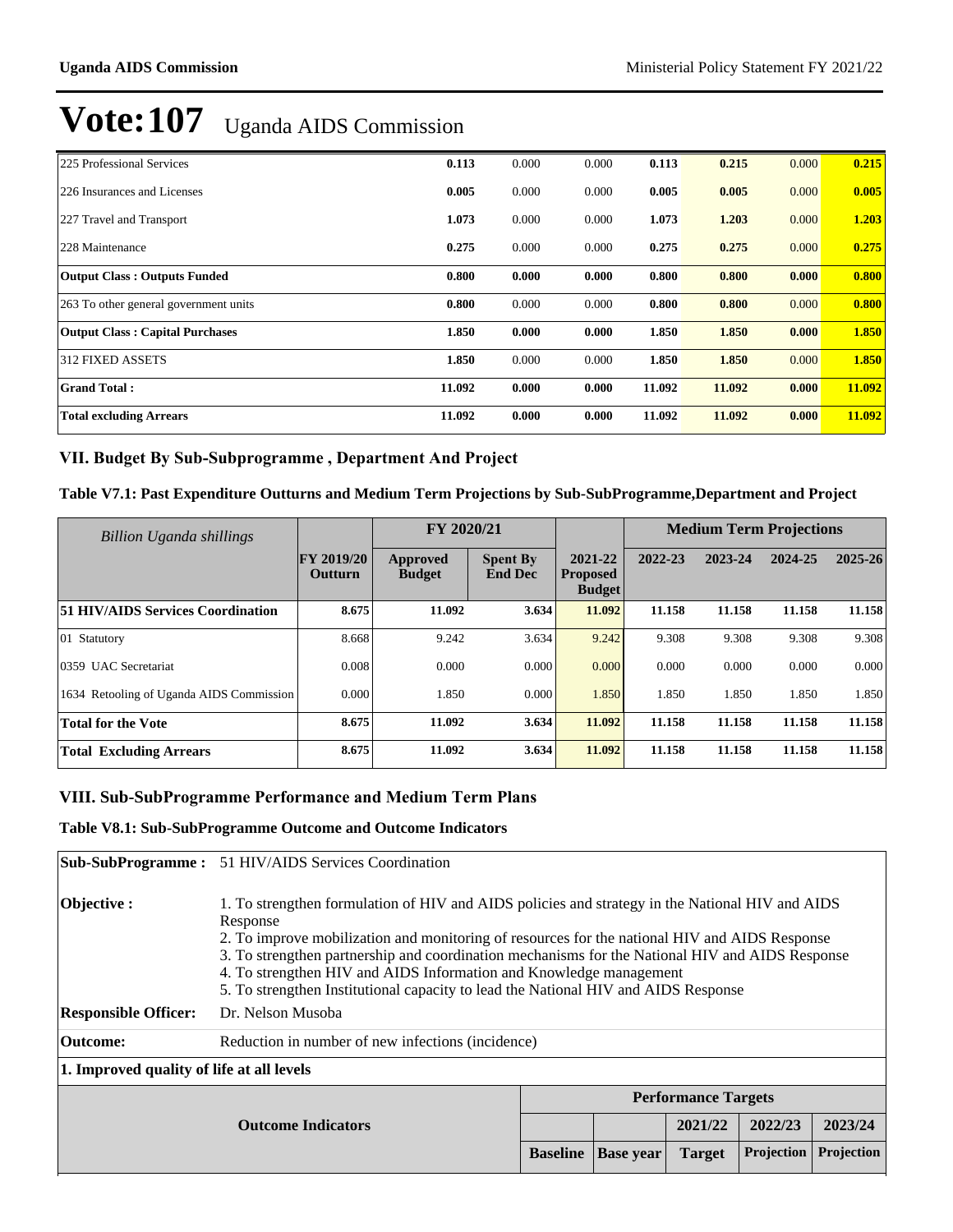| • HIV - incidence(Numbers)                                                                                       | 53,000 | 2018 | 45,400    | 37,800 | 30,200 |
|------------------------------------------------------------------------------------------------------------------|--------|------|-----------|--------|--------|
| • Proportion of functional HIV/AIDS coordination structures at national and district levels                      | 93%    | 2018 | 82%       | 87%    | 90%    |
| • % increase in number of large workplaces(30 workers and over) with HIV/AIDS<br>workplace policies and programs | 90%    | 2018 | 95%       | 97%    | 100%   |
| <b>Department: 01 Statutory</b>                                                                                  |        |      |           |        |        |
| <b>Budget Output: 01 Management and Administrative support services</b>                                          |        |      |           |        |        |
| Percentage of functional Administrative and manage                                                               |        |      | 100%      | 100%   | 100%   |
| Percentage of staff performing above average                                                                     |        |      | 87%       | 89%    | 90%    |
| Budget Output: 02 Advocacy, Strategic Information and Knowlegde management                                       |        |      |           |        |        |
| No. of behavioral change communications disseminated                                                             |        |      | 60        | 90     | 100    |
| Proportin of HIV/AIDS messages cleared for dissemination                                                         |        |      | 100%      | 100%   | 100%   |
| No. of HIV quality assurance reports on specilaized services outside health services prepared                    |        |      | <b>10</b> | 10     | 10     |
| Proportion of political structures supported to advocate for HIV/AIDS prevention                                 |        |      | 95%       | 97%    | 100%   |
| Budget Output: 04 Major policies, guidelines, strategic plans                                                    |        |      |           |        |        |
| Proportion of HIV/AIDS partners provided with capacity building                                                  |        |      | 90%       | 95%    | 100%   |
| Proportion of MDAs, LGs and CSO provided with support supervision in HIV/AIDS response                           |        |      | 90%       | 95%    | 100%   |
| Proportion of HIV/AIDS responses resources locally generated                                                     |        |      | 42%       | 43%    | 45%    |
| No. of monitoring reports prepared                                                                               |        |      |           | 4      | 4      |
| <b>Budget Output: 51 NGO HIV/AIDS Activities</b>                                                                 |        |      |           |        |        |
| Percentage of Public sectors, LGs, Private institu                                                               |        |      | 67%       | 69%    | 70%    |
| Project: 1634 Retooling of Uganda AIDS Commission                                                                |        |      |           |        |        |
| <b>Budget Output: 75 Purchase of Motor Vehicles and Other Transport Equipment</b>                                |        |      |           |        |        |
| Number of vehicles purchased                                                                                     |        |      |           | 5      | 3      |

## **IX. Major Capital Investments And Changes In Resource Allocation**

## **Table 9.1: Major Capital Investment (Capital Purchases outputs over 0.5Billion)**

| FY 2020/21                                                                                                                                                                                                                                                                                                                   | FY 2021/22                                                    |                                                                   |  |  |  |  |
|------------------------------------------------------------------------------------------------------------------------------------------------------------------------------------------------------------------------------------------------------------------------------------------------------------------------------|---------------------------------------------------------------|-------------------------------------------------------------------|--|--|--|--|
| <b>Appr. Budget and Planned Outputs</b><br><b>Expenditures and Achievements by</b><br>end Dec                                                                                                                                                                                                                                |                                                               | <b>Proposed Budget and Planned</b><br><b>Outputs</b>              |  |  |  |  |
| Vote 107 Uganda AIDS Commission                                                                                                                                                                                                                                                                                              |                                                               |                                                                   |  |  |  |  |
|                                                                                                                                                                                                                                                                                                                              | <b>Sub-SubProgramme: 08 51 HIV/AIDS Services Coordination</b> |                                                                   |  |  |  |  |
| Development Project: 1634 Retooling of Uganda AIDS Commission                                                                                                                                                                                                                                                                |                                                               |                                                                   |  |  |  |  |
| Budget Output: 08 51 75 Purchase of Motor Vehicles and Other Transport Equipment                                                                                                                                                                                                                                             |                                                               |                                                                   |  |  |  |  |
| 1- No.4 field pick up vehicles procured<br>1. The Evaluation process for the procurement<br>2. No. 2 Executive station wagon vehicles procured<br>of four (4) vehicles is being undertaken<br>3. No. 1 Advocacy field van procured<br>2. The award for procurement of two (2)<br>Executive station wagon has been undertaken |                                                               | 1- No.6 Pick-up trucks procured<br>2- No.1 Station Wagon procured |  |  |  |  |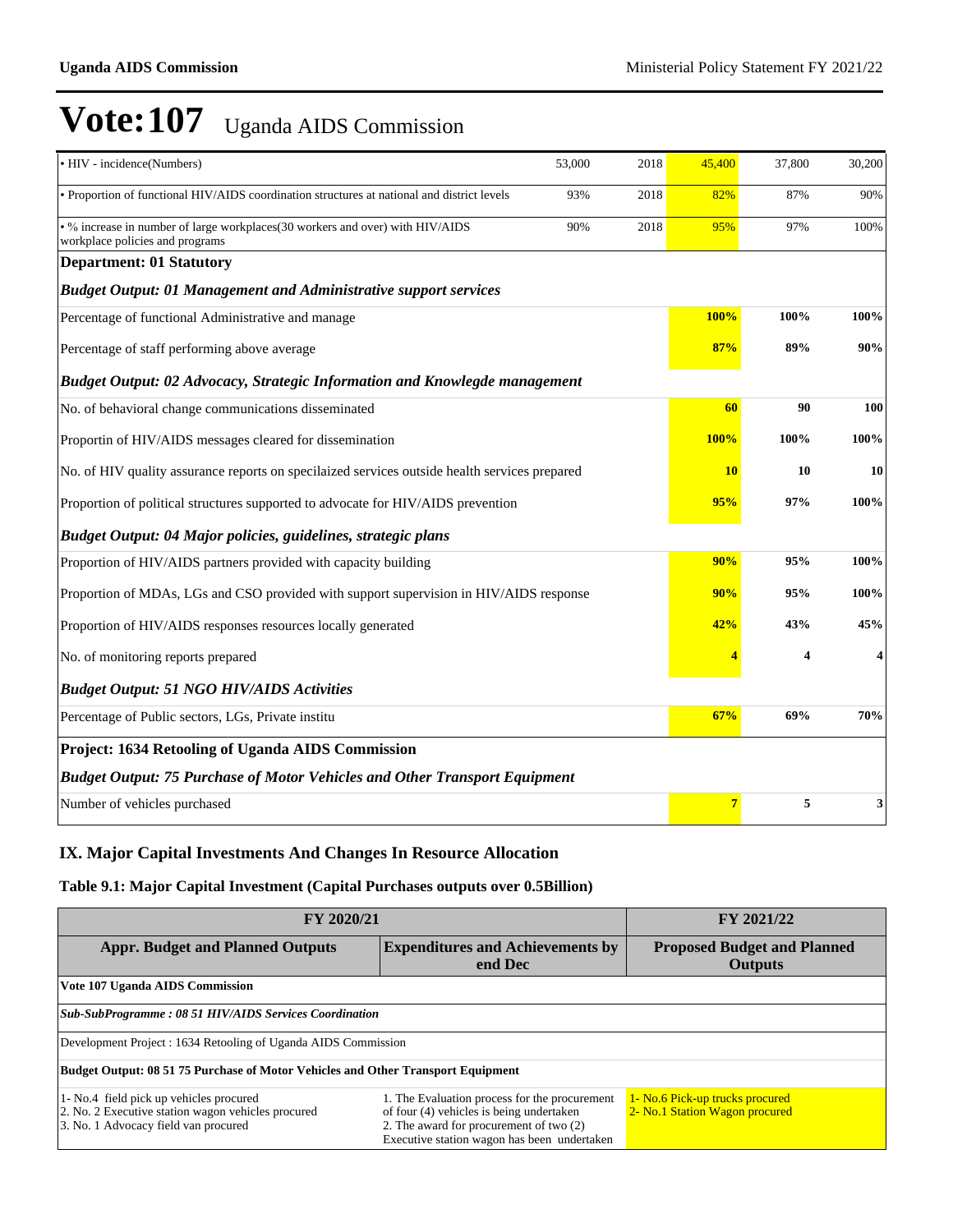| <b>Total Output Cost (Ushs Thousand)</b> | 1,500,000 | v | 1,400,000 |
|------------------------------------------|-----------|---|-----------|
| Gou Dev't:                               | 1,500,000 |   | 1,400,000 |
| Ext Fin:                                 |           |   | $\Omega$  |
| $A.I.A$ :                                |           |   | 0.        |

## **X. Vote Challenges and Plans To Improve Performance**

## **Vote Challenges**

1. Un sustained communication for HIV/AIDS prevention and control to the various age groups and vulnerable groups due to limited funding

2. Limited coordination of HIV Decentralised Response. Operation of only three (3) HIV and AIDS Zonal coordination field offices out of nine (9) required country wide due to inadequate wage bill to recruit more 6 Zonal coordinators

3. Inadequate and old fleets of vehicles for field programs to undertake sensitisation of the communities and other vulnerable groups on HIV prevention

4. Weak Decentralized HIV/AIDS Coordination structures at sub-county, Parish and Village levels

## **Plans to improve Vote Performance**

1. Recruitment of technical and support staff to fill all the established positions both at the Secretariat and Zonal Coordination offices

2. Strengthening the Decentralized coordination structures at all levels

3. Increase domestic resource mobilization for sustainability for HIV &AIDS response

4. Enhance multi-sectorial HIV and AIDS mainstreaming

5. Increase and sustain advocacy and behavioral change communication towards ending AIDS as a national health threat by 2030

6. More involvement of men and young people in the National HIV and AIDS response and ensure nobody is left behind

7. Strengthen HIV and AIDS Surveillance, Monitoring and Research

## **XI Off Budget Support**

### **Table 11.1 Off-Budget Support by Project**

| <b>Billion Uganda Shillings</b>                      | $2020/21$ Approved<br><b>Budget</b> | 2021/22 Draft<br><b>Estimates</b> |
|------------------------------------------------------|-------------------------------------|-----------------------------------|
| Sub-SubProgramme 0851 HIV/AIDS Services Coordination | 1.75                                | 2.81                              |
| <b>Recurrent Budget Estimates</b>                    |                                     |                                   |
| 01 Statutory                                         | 1.75                                | 2.81                              |
| $421$ -UN Agencies                                   | 1.40                                | 0.00                              |
| 436-Global Fund for HIV, TB & Malaria                | 0.36                                | 2.81                              |
| <b>Total for Vote</b>                                | 1.75                                | 2.81                              |

## **XII. Vote Cross Cutting Policy And Other Budgetary Issues**

### **Table 12.1: Cross- Cutting Policy Issues**

### **Issue Type: HIV/AIDS**

| <b>Objective</b> :            | To disseminate and operationalize UAC HIV workplace policy to staff                                                                 |
|-------------------------------|-------------------------------------------------------------------------------------------------------------------------------------|
| <b>Issue of Concern:</b>      | The UAC Workplace policy has been approved but yet to be disseminated among staff and<br>stakeholders                               |
| <b>Planned Interventions:</b> | 1. Print and disseminate the UAC workplace policy<br>2. Training of staff on the content and implementation of the workplace policy |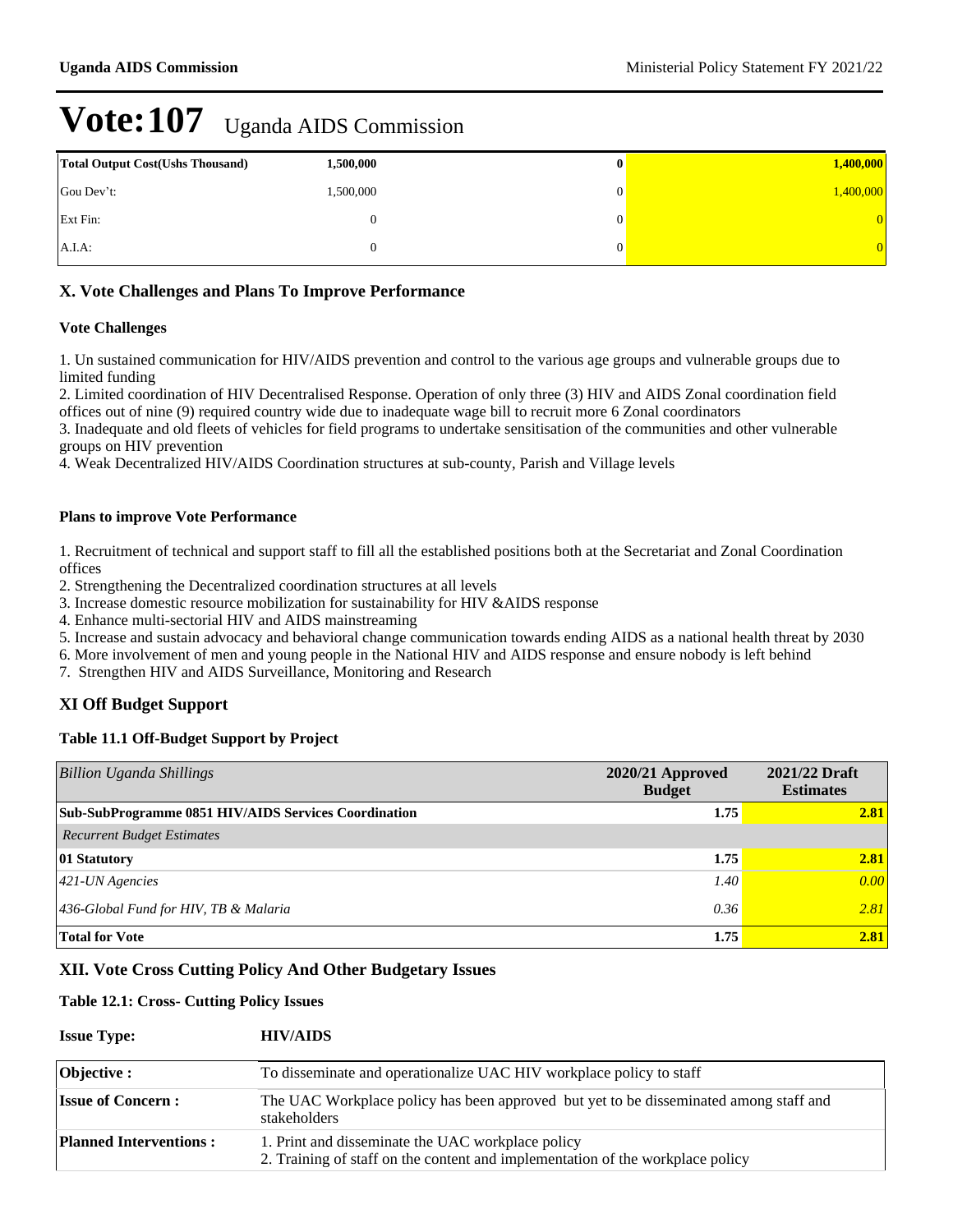| <b>Budget Allocation (Billion):</b> 0.011 |                                                                                                                                                                                                                                                                   |
|-------------------------------------------|-------------------------------------------------------------------------------------------------------------------------------------------------------------------------------------------------------------------------------------------------------------------|
| <b>Performance Indicators:</b>            | 1. Number of copies of the UAC workplace policy printed<br>2. Number of staff trained on the content of the UAC workplace policy<br>3. Percentage of the UAC workplace policy implemented                                                                         |
| <b>Issue Type:</b>                        | Gender                                                                                                                                                                                                                                                            |
| Objective:                                | To mainstream Gender in HIV response                                                                                                                                                                                                                              |
| <b>Issue of Concern:</b>                  | 1. Gender inequality, Gender Based violence and human rights abuses among women and girls in<br>the fight against HIV and AIDS<br>2. Inadequate tracking and documenting gender aggregated data to inform HIV and AIDS<br>programing                              |
| <b>Planned Interventions:</b>             | 1. Use of various communication platforms targeting the young generation to increase the visibility<br>of Gender disparity issues<br>2. Operationalization of Gander dashboard to generate quarterly reports on Gender and human<br>rights and improve programing |
| <b>Budget Allocation (Billion):</b>       | 0.300                                                                                                                                                                                                                                                             |
| <b>Performance Indicators:</b>            | 1. Percentage of young people reached with Gender issues<br>2. The number of quarterly reports on Gender and human rights generated<br>3. Percentage of Gender and Human rights issues mainstreamed in the HIV and AIDS programs                                  |
| <b>Issue Type:</b>                        | <b>Enviroment</b>                                                                                                                                                                                                                                                 |
| Objective:                                | To improve disposal and management of waste at Uganda AIDS Commission Headquarters                                                                                                                                                                                |
| <b>Issue of Concern:</b>                  | Inappropriate disposal and management of waste at Uganda AIDS Commission Premises                                                                                                                                                                                 |
| <b>Planned Interventions:</b>             | 1. Procurement of qualified service providers for waste disposal and management<br>2. Procurement of disposable bins for waste management                                                                                                                         |
| <b>Budget Allocation (Billion):</b>       | 0.030                                                                                                                                                                                                                                                             |
| <b>Performance Indicators:</b>            | 1. Number of service providers procured for waste management<br>2. Number of disposable bins procured                                                                                                                                                             |

## **XIII. Personnel Information**

## **Table 13.1 Staff Establishment Analysis**

| <b>Title</b>                      | <b>Salary Scale</b>     | <b>Number Of Approved Positions</b> | <b>Number Of Filled Positions</b> |
|-----------------------------------|-------------------------|-------------------------------------|-----------------------------------|
| Head Monitoring and Evaluation    | OffScale                |                                     |                                   |
| Accountant                        | Personal to<br>Holder/O |                                     | 1                                 |
| <b>Accounts Assistant</b>         | Personal to<br>Holder/O |                                     | 1                                 |
| Coordinator Information Resources | Personal to<br>Holder/O |                                     | 1                                 |
| Head ICT                          | Personal to<br>Holder/O |                                     | 1                                 |
| <b>HIV Prevention Officer</b>     | Personal to<br>Holder/O |                                     | 1                                 |
| Monitoring and Evaluation Officer | Personal to<br>Holder/O |                                     | 1                                 |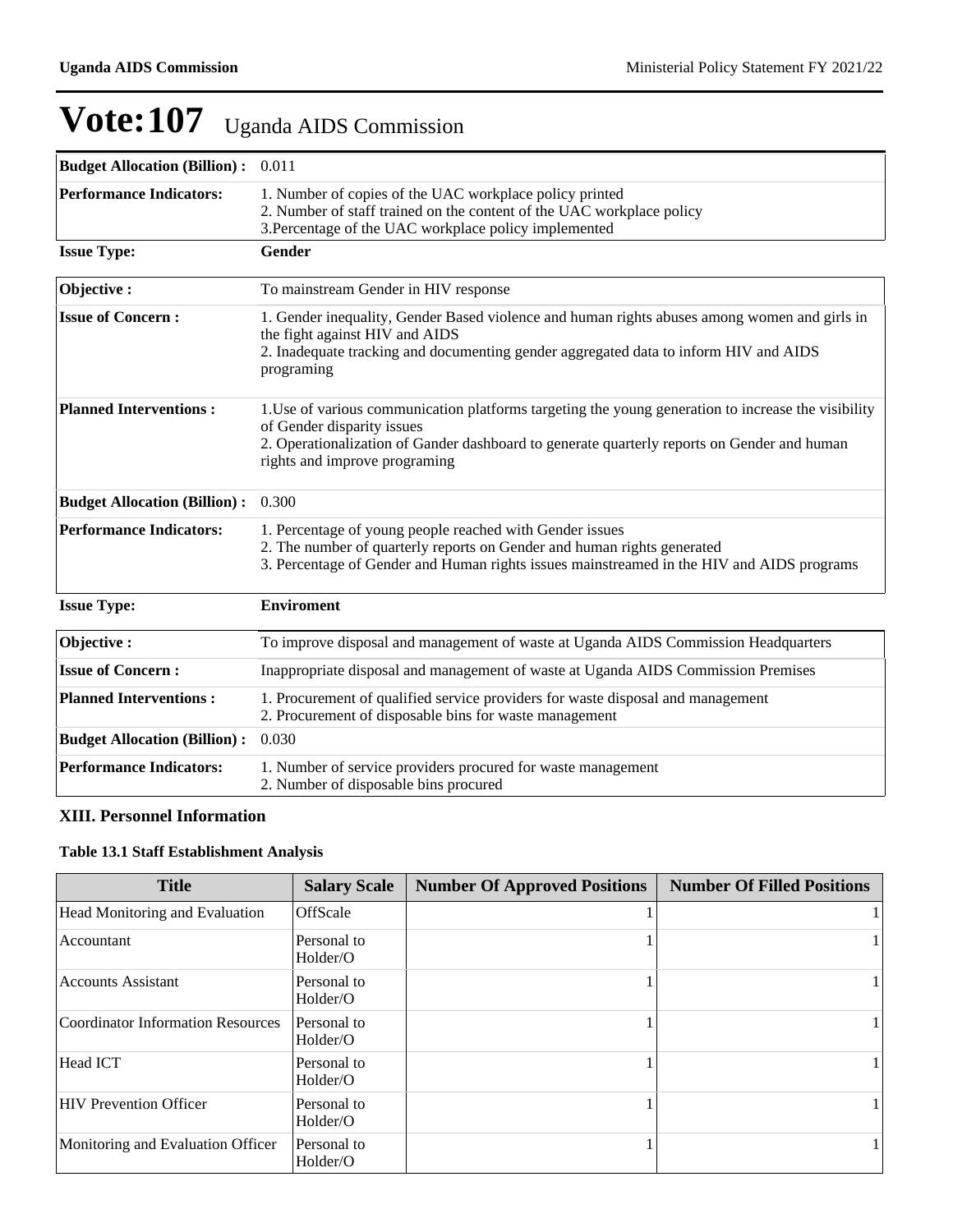| Director General                                       | UAC01-S/1-5         |                | 1              |
|--------------------------------------------------------|---------------------|----------------|----------------|
| Chairman                                               | <b>UAC01-S/1-6</b>  |                | 1              |
| <b>Chief Internal Auditor</b>                          | UAC02-SE/1-6        |                | 1              |
| Director Finance and Accounts                          | UAC02-SE/1-6        |                | 1              |
| Director Human Resource and<br>Administration          | UAC02-SE/1-6        |                | 1              |
| Director Partnership                                   | UAC02-SE/1-6        |                | 1              |
| Director Planning and Strategic<br>Information         | UAC02-SE/1-6        |                | 1              |
| Director Policy Research and<br>Programming            | UAC02-SE/1-6        |                | 1              |
| Head Communication and Advocacy UAC04-E/1-6            |                     |                | 1              |
| <b>Head HIV Prevention</b>                             | UAC04-E/1-6         |                | 1              |
| <b>Head Planning</b>                                   | UAC04-E/1-6         |                | 1              |
| <b>Head Resource Mobilization</b>                      | <b>UAC04-E/1-6</b>  |                | 1              |
| <b>Head Special Programmes</b>                         | UAC04-E/1-6         |                | 1              |
| <b>Internal Auditor</b>                                | UAC04-E/1-6         |                | 1              |
| Zonal Coordinator                                      | UAC05-PO/1-2        | $\overline{c}$ | $\overline{2}$ |
| Coordinator Civil Society and<br><b>Private Sector</b> | UAC05-PO/1-6        |                | 1              |
| Coordinator Decentralized Response   UAC05-PO/1-6      |                     | 1              | $\mathbf{0}$   |
| <b>Coordinator Public Sector</b>                       | <b>UAC05-PO/1-6</b> |                | 1              |
| ICT Officer                                            | UAC06-SO/1-3        |                |                |
| <b>Documentation Officer</b>                           | <b>UAC06-SO/1-4</b> | 1              | 1              |
| Human Resource Officer                                 | UAC06-SO/1-4        | $\overline{2}$ | 2              |
| <b>Internal Auditor</b>                                | <b>UAC06-SO/1-4</b> |                | 1              |
| <b>Transport and Security Officer</b>                  | UAC06-SO/1-4        |                |                |
| Procurement Officer                                    | UAC06-SO/1-6        | 1              |                |
| Accountant                                             | <b>UAC06-SO/1-7</b> |                |                |
| Personal Assistant                                     | <b>UAC07-TE/1-4</b> |                |                |
| Administrative/Stores Assistant                        | <b>UAC08-TE/1-2</b> |                |                |
| <b>Procurement Assistant</b>                           | <b>UAC08-TE/1-2</b> |                |                |
| Program Assistant                                      | <b>UAC08-TE/1-2</b> | $\overline{2}$ | 2              |
| Program Assistant                                      | <b>UAC08-TE/1-5</b> |                |                |
| <b>Accounts Assistant</b>                              | <b>UAC08-TE/1-6</b> | $\overline{2}$ | $\overline{c}$ |
| <b>ICT</b> Assistant                                   | <b>UAC08-TE/1-6</b> |                |                |
| Records Assistant                                      | <b>UAC08-TE/1-6</b> |                |                |
| Front Office Assistant                                 | UAC09-SS/1-3        | 1              | 1              |
|                                                        |                     |                |                |